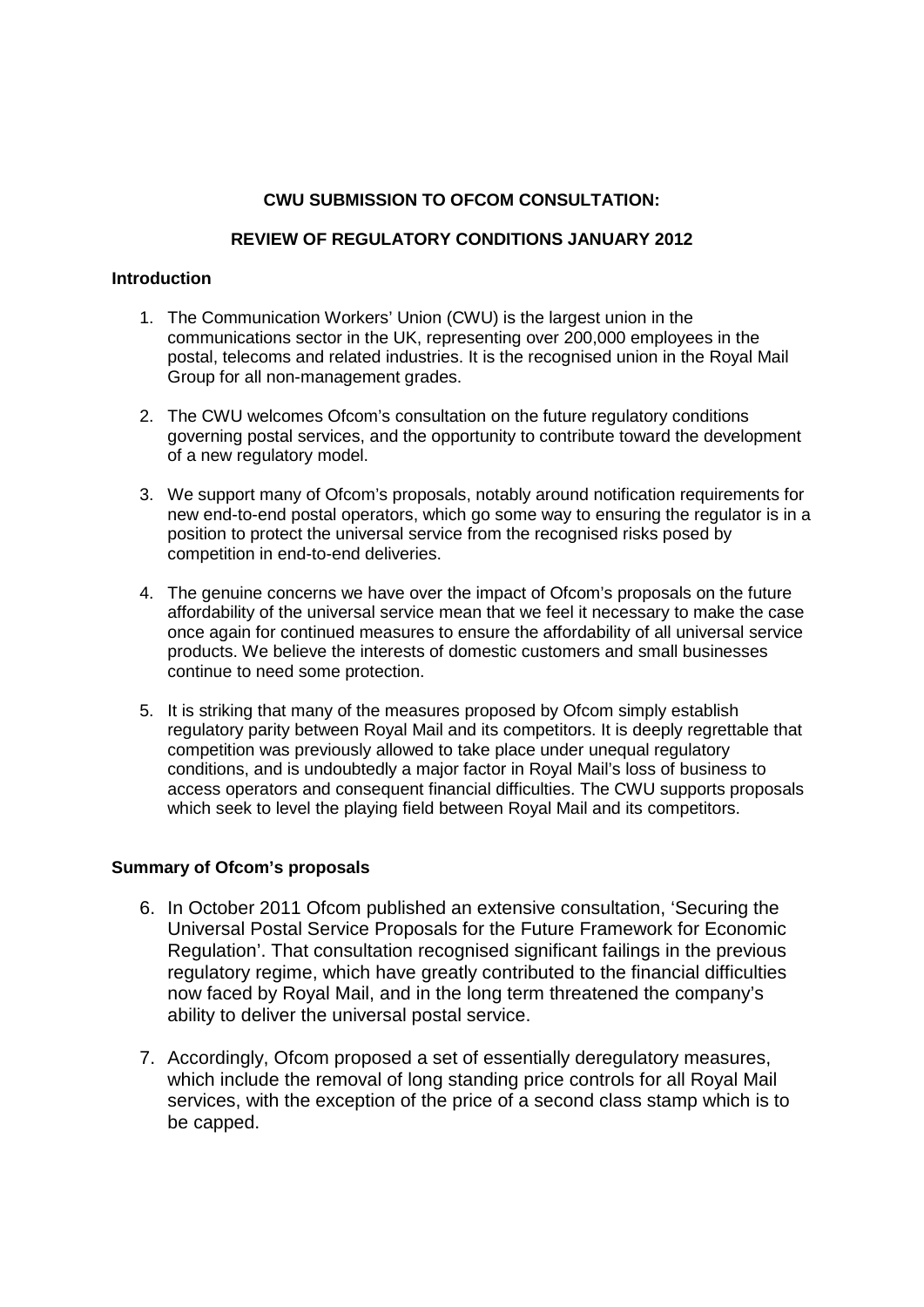- 8. This consultation seeks views on a wide range of changes to the regulatory conditions, which Ofcom proposes as means of implementing the proposals of the October consultation.
- 9. Significant proposals which go beyond measures discussed in the October consultation include:

\_\_\_\_\_\_\_\_\_\_\_\_\_\_\_\_\_\_\_\_\_\_\_\_\_\_\_\_\_\_\_\_\_\_\_\_\_\_\_\_\_\_\_\_\_\_\_\_\_\_\_\_\_\_\_\_\_\_\_\_\_\_\_\_\_\_\_

- a. The first Universal Postal Service Order;
- b. Changes to publication and notification requirements for terms of Royal Mail services;
- c. and a new notification requirement for operators considering entry or expansion of end-to-end letter delivery services.
- 10.Further changes are proposed for many aspects of the regulatory framework, including measures relating to:
	- a. Provision of access points;
	- b. Quality of service monitoring;
	- c. Consumer protection codes;
	- d. Compensation arrangements;
	- e. Downstream access;
	- f. and Regulatory accounting.

## **CWU Response**

## **The Universal Postal Service Order (UPSO)**

- 11. The universal postal service is currently set out in designated universal service provider (DUSP) condition 1, which replaced the equivalent section in Royal Mail's former licence. DUSP 1 sets out the products which make up the universal service.
- 12. s.30(1)(a) of the Postal Services Act 2011 (The Act) instructs Ofcom to make an order setting out a description of the services making up the universal service. Ofcom therefore proposes to replace DUSP 1 with the UPSO, which will set out a description of characteristics of the universal service, rather than a list of its constituent products.
- 13. The CWU has no objection to the principle of moving from a description of universal service products to a description of the characteristics of the universal service.
- 14. We would be concerned if this move excluded from the scope of UPSO any products currently covered by DUSP 1. Insofar as Ofcom is correct in its claim that this is not the case, we are satisfied with the draft UPSO. The future implications or effect of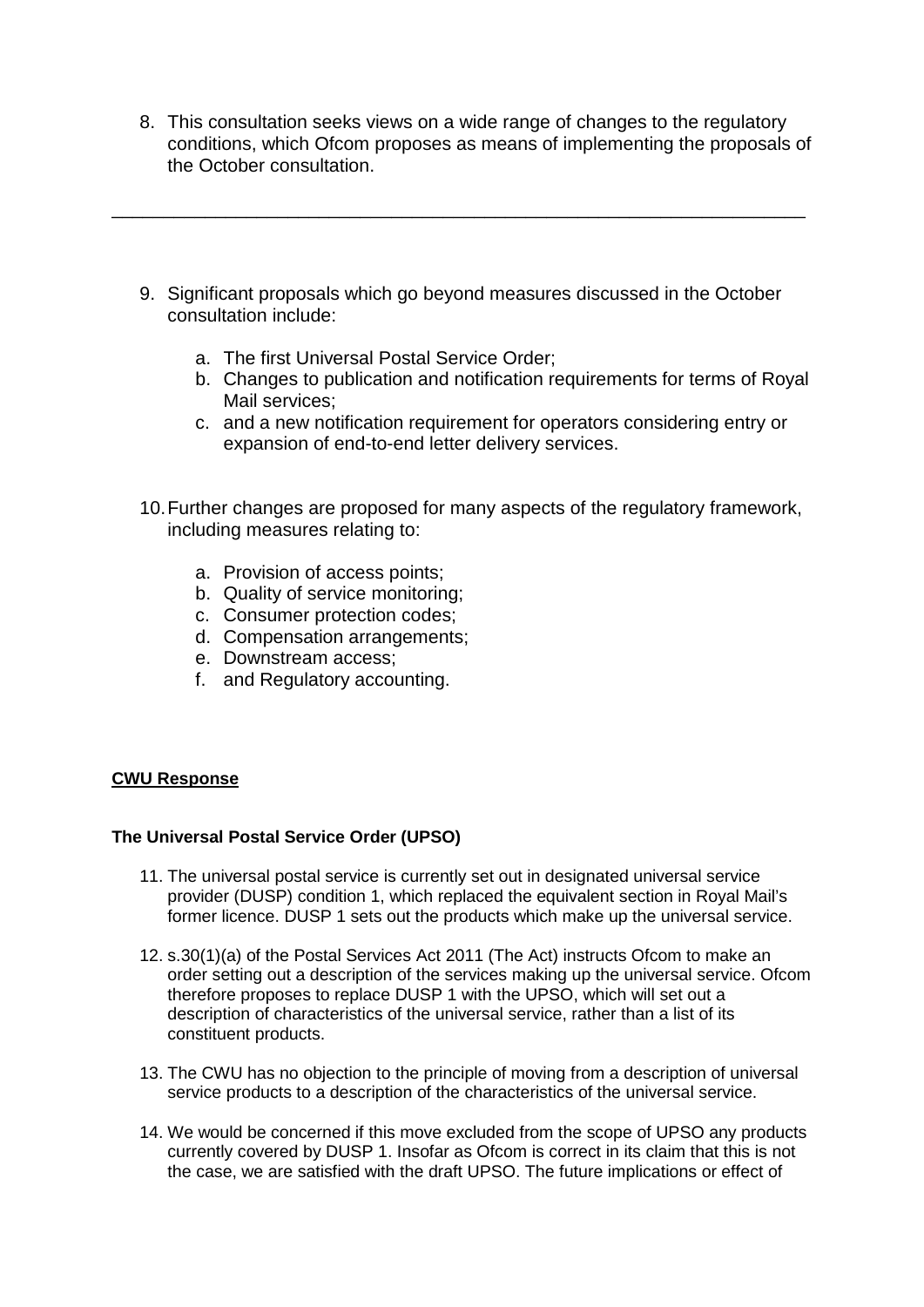this change on the components of the universal service are however difficult to gauge, and we urge Ofcom to take great care to ensure no downgrading of the universal service does arise.

\_\_\_\_\_\_\_\_\_\_\_\_\_\_\_\_\_\_\_\_\_\_\_\_\_\_\_\_\_\_\_\_\_\_\_\_\_\_\_\_\_\_\_\_\_\_\_\_\_\_\_\_\_\_\_\_\_\_\_\_\_\_\_\_\_\_\_\_\_\_\_\_\_

### **Collection and delivery times**

- 15. Ofcom proposes not to include delivery or collection times in the universal service characteristics, but to regulate them separately through DUSP conditions.
- 16. In line with the current regime, Ofcom propose to retain a requirement under which Royal Mail is obliged to notify the regulator of specified delivery and collection times from post boxes, and of any changes Royal Mail intend to make to these times.
- 17. The CWU has serious concerns over the gradual deterioration of delivery times which customers have experienced over a number of years, as a result of Royal Mail operational decisions, underpinned by the regulatory regime.
- 18. The impact of late deliveries on small businesses is particularly damaging. Small and medium sized enterprises (SMEs) often depend on the arrival of mail to begin their working day. For many, it is essential to have the ability to respond to correspondence and process invoices and receipts on the same day. The situation is made worse for small businesses by the move towards earlier collection times. SMEs need a proper 'window' of time between delivery and the last collection time in order to operate effectively and make best use of their time and resources.
- 19. We would like to see improved commitments by Royal Mail on collection and delivery times, and believe these would benefit from inclusion in the universal service conditions. While we recognise that Ofcom's proposals reflect the current situation, we continue to believe that the importance of collection and delivery times to universal service users warrants their inclusion in the universal service obligation.

### **Redelivery and Return to Sender**

- 20. Ofcom questions whether redelivery and return to sender should be included in the universal service, and set out some arguments on both sides. The draft UPSO does include these services.
- 21. In addition, it is proposed that Royal Mail no longer be required to provide return to sender free of charge. Ofcom recognises that this would enable Royal Mail to charge senders for returns.
- 22. The CWU believes that redelivery and return to sender are important part of the universal service and should remain such. Royal Mail is required to ensure that reasonable steps are taken to ensure delivery; unless such steps have been taken to ensure that the item has reached the addressee, delivery cannot be said to have taken place.
- 23. We believe that current redelivery arrangements, which include 'caller's service' under which the addressee collects the item from the delivery office, represent a minimum standard under which delivery can be said to have been effected, and should therefore remain.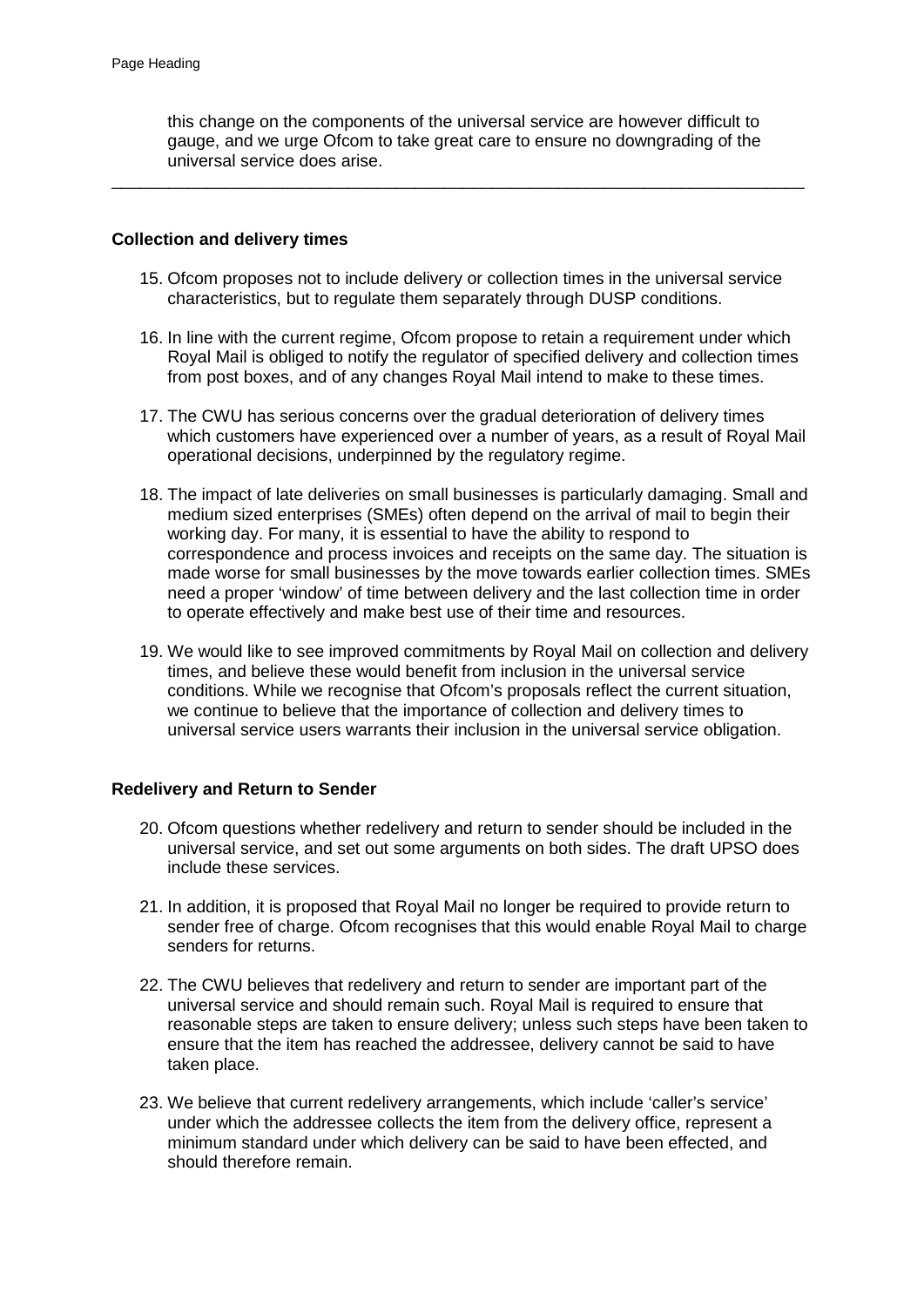24. There is a risk that if redelivery is not required, a disincentive to effect deliveries may develop in some instances, leading to a deterioration in the service customers receive.

\_\_\_\_\_\_\_\_\_\_\_\_\_\_\_\_\_\_\_\_\_\_\_\_\_\_\_\_\_\_\_\_\_\_\_\_\_\_\_\_\_\_\_\_\_\_\_\_\_\_\_\_\_\_\_\_\_\_\_\_\_\_\_\_\_\_\_\_\_\_\_\_\_

- 25. The cost of the redelivery and return to sender services are implicit in current prices. Allowing return to sender services to be priced separately could be seen as a means of asking customers to pay again for the service. Moreover, the complexity of the system that would be needed to charge for this service makes such a system unattractive.
- 26. It is important that existing aspects of the universal service are guaranteed, given the wider deregulatory agenda. It is likely the removal of price controls for most universal service products will lead to price increases. It would be unacceptable for customers to be hit with a double effect of potentially large price increases along with a reduced service.

## **Provision of access points**

- 27. s.29(6) of The Act imposes a duty on Ofcom to carry out their functions in relation to postal services in a way that they consider will secure the provision of sufficient access points (such as letter boxes) to meet the reasonable needs of users of the universal postal service.
- 28. Under the current regime DUSP 3 regulates the provision of access points. DUSP 3.2 sets out a series of tests to establish whether Royal Mail is meeting the reasonable needs of users. The test for non-rural areas is whether 99% of service users are within 500 metres of a post office letter box.
- 29. Ofcom propose to retain DUSP 3 in its entirety for the time being. Ofcom also discuss whether the tests in DUSP 3.2 are necessary to ensure service user needs are met, and state this will be considered as part of a forthcoming review.
- 30. The CWU supports Ofcom's proposal to retain DUSP 3, which is an appropriate and long standing means of fulfilling the duty in s.29 of the Act.
- 31. As Ofcom note, Royal Mail does not meet the requirements in DUSP 3.2 relating to non-rural areas. Ofcom will address this situation as part of a full review into user needs. We are keen to see that there is no reduction in access points and will respond in detail to Ofcom's forthcoming review.
- 32. While we note the recent announcement of a ten year commercial contract between Royal Mail and the Post Office, we nevertheless have significant concerns over the future of the Post Office network, and consequently over future access to post boxes currently situated at post offices, following the separation of Royal Mail from Post Office Ltd.
- 33. The CWU accepts that an opportunity to make arguments for protecting, not reducing, the provision of access points will arise as part of the review of user needs. In the meantime it is proper that no changes are made to the provision of access criteria until that review has taken place.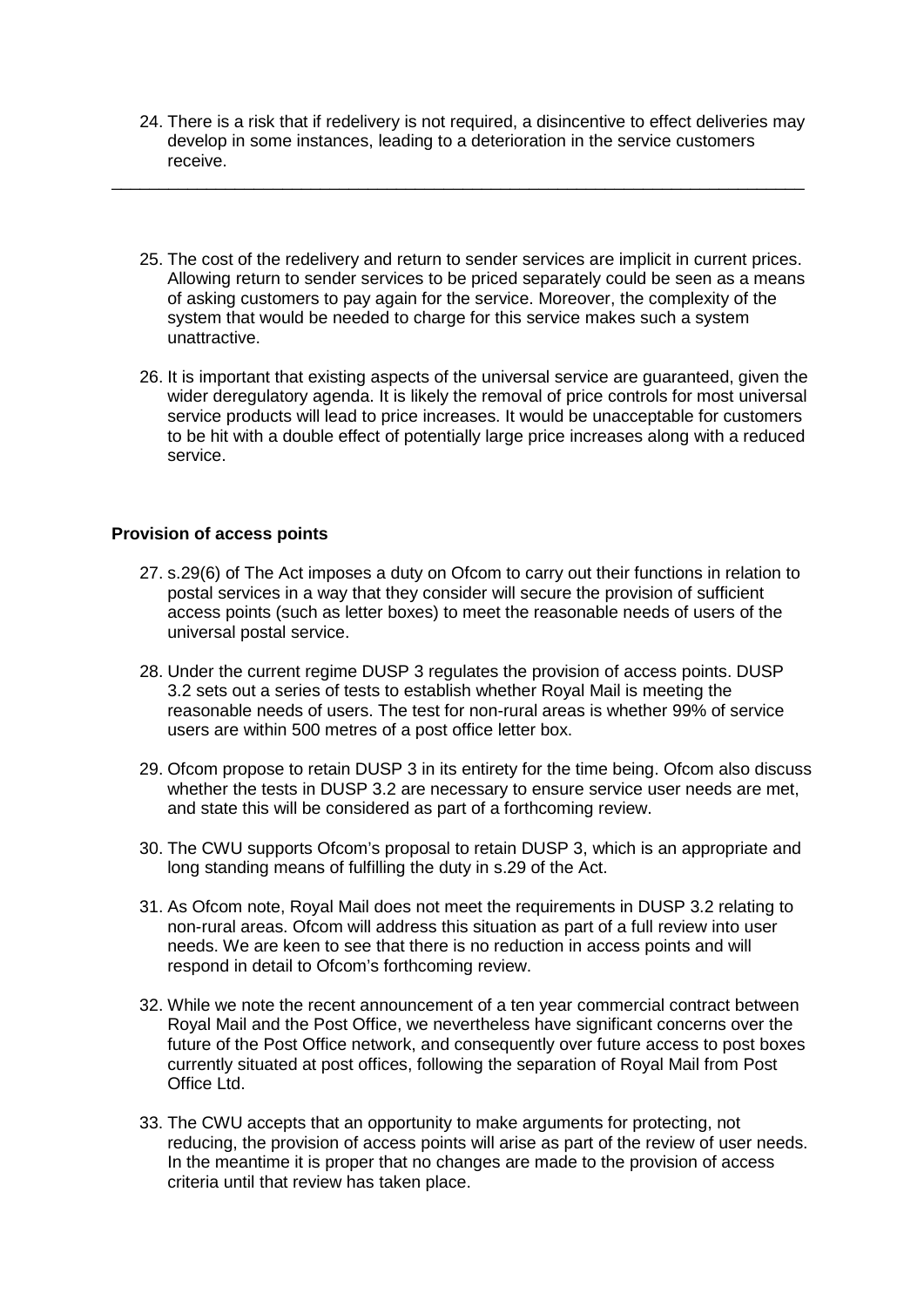# **Quality of Service (QoS)**

34. Under the current regime, DUSP 5 requires Royal Mail to meet QoS targets for universal services. Another regulatory condition - Consumer Protection Condition 1 requires Royal Mail to meet QoS targets for universal and non-universal services.

*\_\_\_\_\_\_\_\_\_\_\_\_\_\_\_\_\_\_\_\_\_\_\_\_\_\_\_\_\_\_\_\_\_\_\_\_\_\_\_\_\_\_\_\_\_\_\_\_\_\_\_\_\_\_\_\_\_\_\_\_\_\_\_\_\_\_\_\_\_\_\_\_\_*

- 35. Under the current regime, Registered Postal Operators (RPOs) other than Royal Mail are required to record and report to Ofcom on their performance in relation to QoS targets set out in their contracts with their customers. There is no statutory obligation for specified quality standards other than for universal service products.
- 36. Ofcom proposes to remove those requirements which apply to Royal Mail's bulk mail and business mail products, but to maintain the regime for universal service products.
- 37. Ofcom also proposes to remove performance recording and reporting requirements from other RPOs, as they believe market forces will ensure sufficient information about quality standards will be available to customers. Ofcom intend to carry out market research, to mitigate against the loss of reporting requirements, and have information gathering powers in the event further information on an RPO is required.
- 38. The CWU welcomes the general approach of establishing regulatory parity between Royal Mail and competitors in the same market. However we oppose achieving this by removal of QoS requirements from both, and instead believe both should be subject to the same QoS reporting regime.
- 39. As Ofcom recognise, consumer access to information about operators' performance is important in a competitive market. The proposed deregulation leaves consumers with insufficient information.
- 40. We agree that the requirements currently imposed on other RPOs are inadequate, as they are limited to agreed contract targets.
- 41. We therefore believe Royal Mail and other RPOs should be required to record and report on objective QoS targets, similar to those applied to the universal service.
- 42. We support the retention of QoS requirements on universal services. Universal service customers have no choice of supplier, and require protection from degradation of service quality. Cost pressures on Royal Mail mean that a regulatory regime which specified characteristics of the universal service, but did not regulate quality, would inevitably lead to a deterioration in the quality of the service.

## **Notification period for changes to universal service terms**

43. Article 6 of Directive 97/96/EC requires member states to ensure universal service users are given appropriate up to date information on terms of the service.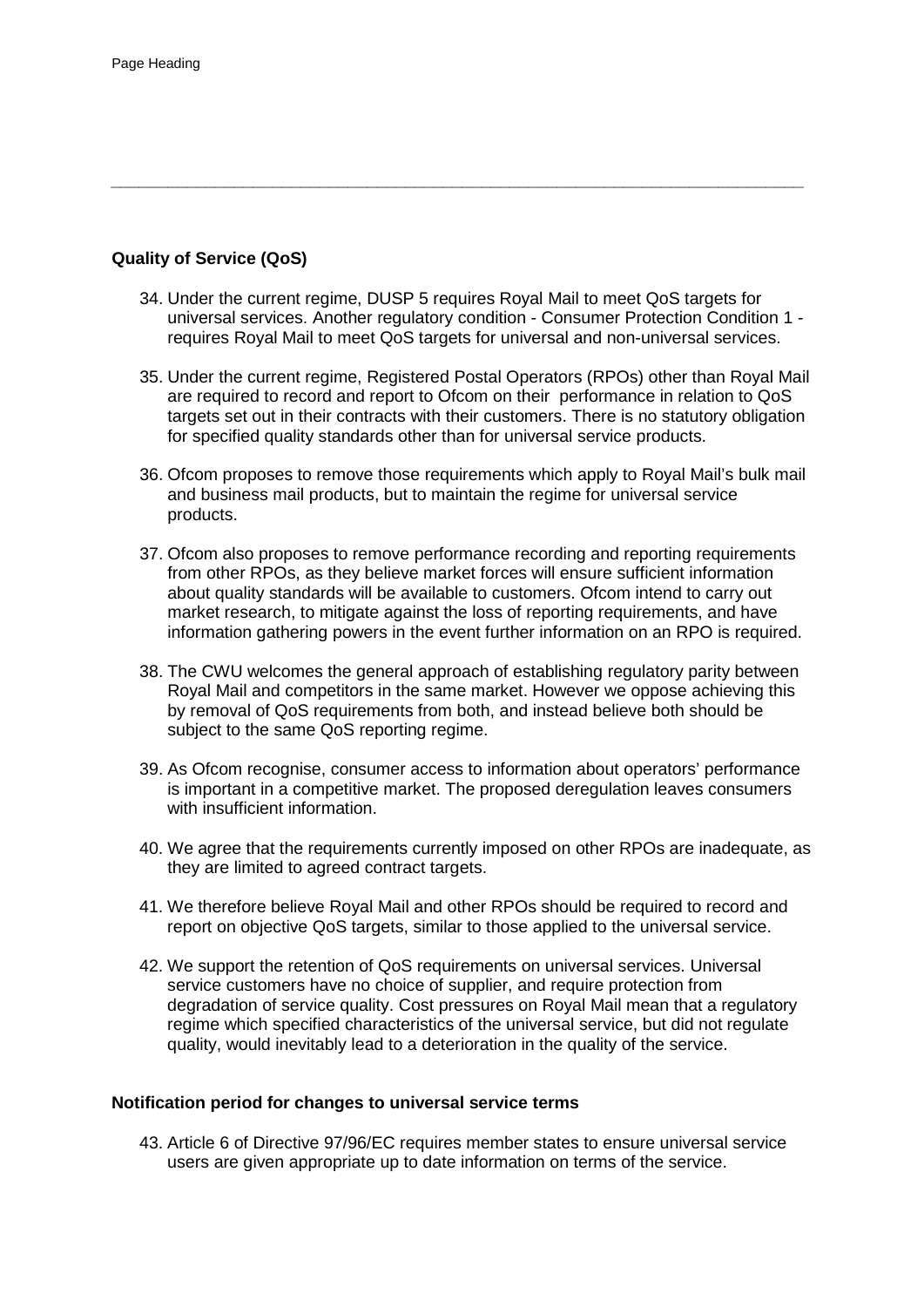44. The Directive does not prescribe any timeframe for notifying users of changes to these terms, but under the current regime Royal Mail is required to give three months notice of changes.

\_\_\_\_\_\_\_\_\_\_\_\_\_\_\_\_\_\_\_\_\_\_\_\_\_\_\_\_\_\_\_\_\_\_\_\_\_\_\_\_\_\_\_\_\_\_\_\_\_\_\_\_\_\_\_\_\_\_\_\_\_\_\_\_\_\_\_\_\_\_\_\_\_

- 45. Ofcom propose to reduce this notification period to one month, which they believe strikes the right balance between the needs of residential and business customers to changes in terms, and the commercial flexibility required by Royal Mail.
- 46. The CWU supports a reduction, as the current notification period imposes an unnecessary restraint on Royal Mail's commercial flexibility.
- 47. We also agree with Ofcom that complete removal of the notification condition could hamper the ability of business and residential customers to plan and budget effectively. We believe the proposed one month notification period strikes a reasonable balance.

### **Postal Common Operational Procedures Code of Practice and Mail Integrity Code**

- 48. Ofcom propose to extend the consumer protection measures in the Postal Common Operational Procedures Code and the Mail Integrity Code to apply to access operators.
- 49. Ofcom also discuss extending these measures to other end-to-end providers, but proposes not to do so on the basis that these are less likely to be misposted, more likely to be tracked, and the providers are directly accountable to customers.
- 50. The CWU supports Ofcom's proposal to amend the Mail Integrity Code so that its protections apply to access operators. As noted by Ofcom around 40% of mail is carried by access operators, and customers are entitled to the protection the code offers.
- 51. Extending the protections of the Mail Integrity Code will also remove an unfair competitive advantage which access operators currently enjoy.
- 52. The CWU also believe the protection offered to consumers by the Postal Common Operational Procedures Code of Practice, and the Mail Integrity Code, should at this stage be extended to other end-to-end providers.
- 53. The arguments for not doing so put forward by Ofcom that their items are less likely to be misposted, more likely to be tracked and that these operators are more accountable to their customers are not sufficient to justify the absence of important consumer protections.

### **Compensation arrangements**

54. Ofcom propose to maintain compensation arrangements for loss, delay, or damage for universal service products, including Redirection and Keepsafe services, and where there has been a failure to obtain proof of delivery for Recorded Signed For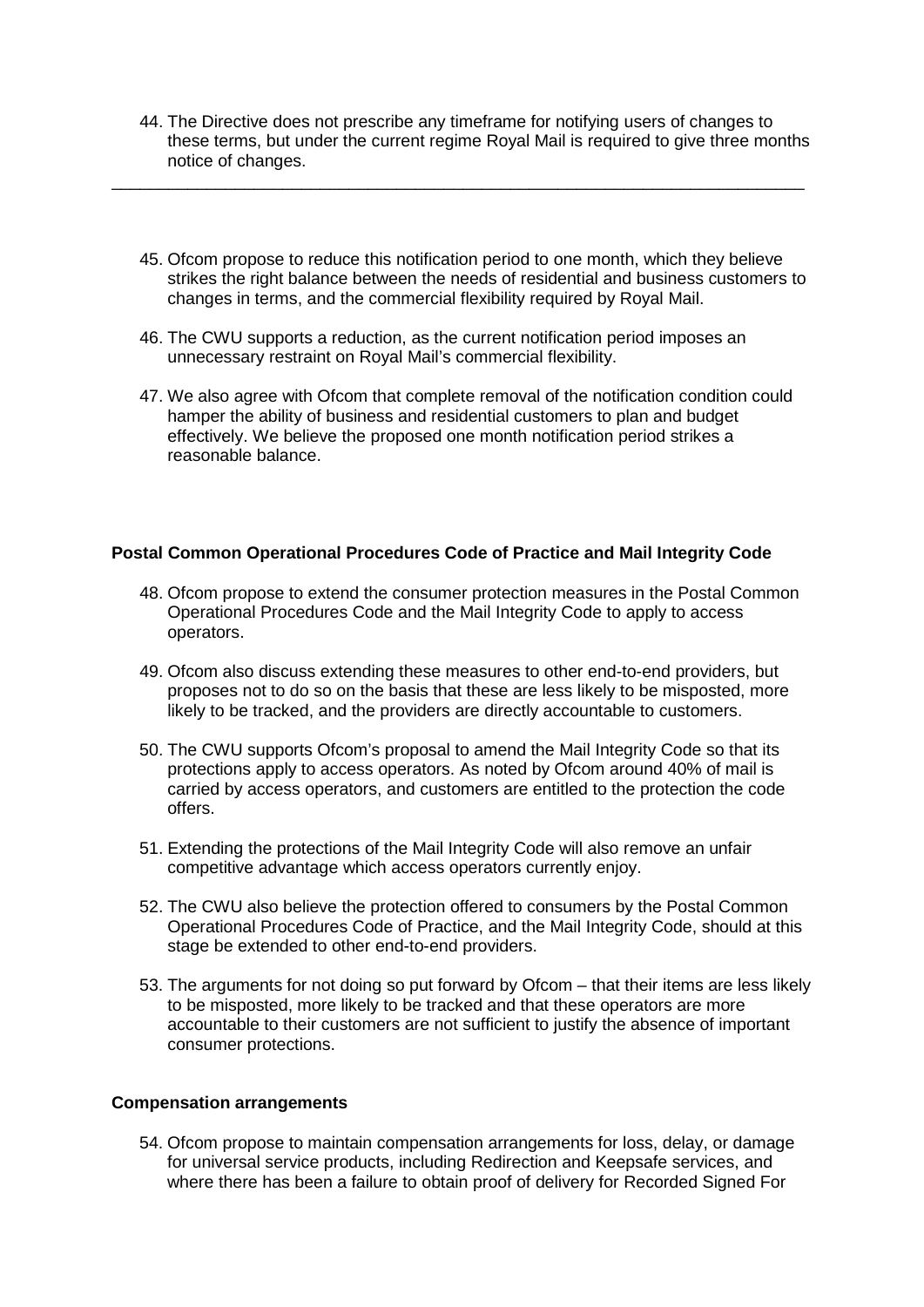and Special Delivery Next Day. No compensation is to be paid for services which are free of charge.

55. Ofcom propose to change the compensation reporting regime, removing two reporting requirements which they consider not to improve consumer protection, but impose a regulatory burden on RM.

\_\_\_\_\_\_\_\_\_\_\_\_\_\_\_\_\_\_\_\_\_\_\_\_\_\_\_\_\_\_\_\_\_\_\_\_\_\_\_\_\_\_\_\_\_\_\_\_\_\_\_\_\_\_\_\_\_\_\_\_\_\_\_\_\_\_\_\_\_\_

- RM will no longer be required to report on the number of complaints and compensation paid, broken down by postcode area. Reporting will still be required on national compensation levels.
- Ofcom propose to remove the requirement to publish a statement of action intended to address the causes of compensation claims.
- 56. The CWU supports the retention of compensation arrangements for the universal service. Consumers have no choice of operator, and due to the relatively small sums involved, cannot be expected to seek legal redress for service failures. It is therefore essential a regulated compensation structure is in place.
- 57. The CWU is also satisfied that the commercial flexibility gained by Royal Mail as a result of the proposed removal of reporting requirements outweighs any loss to consumers from no longer receiving the reported information.
- 58. While postcode reporting could identify local service issues, these are an operational matter for Royal Mail, which is incentivised by costs of compensation payments to improve their service.

### **End-to-end notification**

- 59. Ofcom proposes to impose a new notification condition under which anyone planning to enter the letter delivery market and deliver more than 2.5 million letters in the quarter following the notification, or to expand the volume of their delivery operation by the same amount, will be required to give 3 months notice to the regulator.
- 60. The purpose of the notification condition is to allow Ofcom to consider whether to impose regulatory conditions on the entrant to avoid damage to the universal service, for example by cherry picking.
- 61. The potential entrant will be required to: submit their name and address; forecasted volume of deliveries in the first quarter following notification; details of which areas they intend to deliver to; and the date on which they intend to begin deliveries.
- 62. As we have stated in our previous consultation responses, we welcome Ofcom's recognition that end-to-end competition poses a threat to the sustainability of the universal service.
- 63. The fundamental question is whether the proposed measures will enable Ofcom to ensure end-to-end competition does not threaten Royal Mail's ability to provide the universal service. We are concerned that the proposed measures in themselves may not ensure this.
- 64. A new end-to-end operator restricted to relatively small volumes and restricted geographic area is unlikely in the short term to threaten the universal service. In the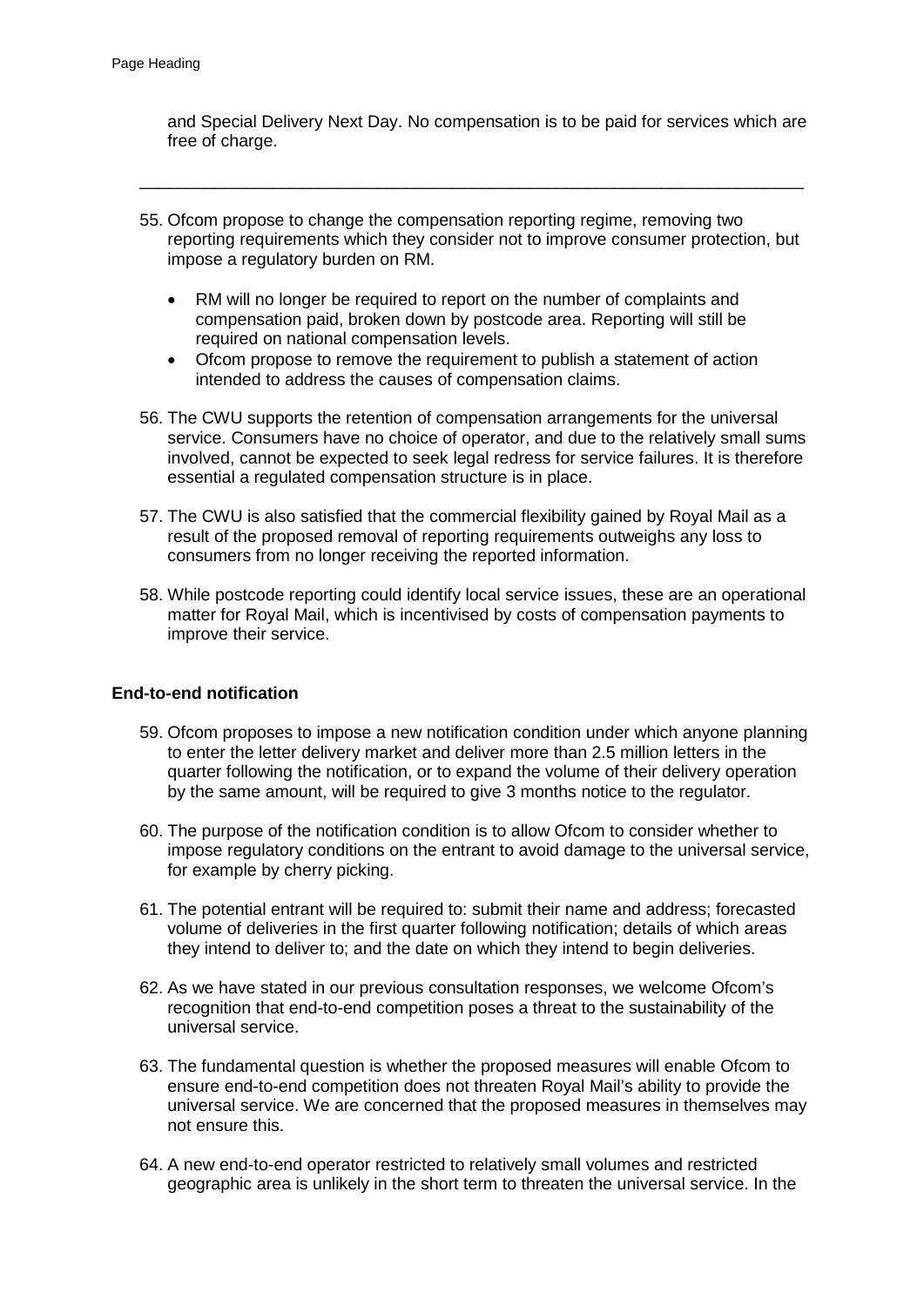long term however, a proliferation of small operators would have the potential to undermine Royal Mail's ability to provide the universal service. Likewise, an operator targeting business mail only in a specific geographical area could threaten the

\_\_\_\_\_\_\_\_\_\_\_\_\_\_\_\_\_\_\_\_\_\_\_\_\_\_\_\_\_\_\_\_\_\_\_\_\_\_\_\_\_\_\_\_\_\_\_\_\_\_\_\_\_\_\_\_\_\_\_\_\_\_\_\_\_\_\_\_\_\_\_\_\_

financial viability of the universal service in that area. It is not clear from the proposals what the regulators position is to such threat, or that the measures in place would enable Ofcom to successfully intervene against this risk. We urge Ofcom to further clarify its position, and if necessary impose further regulation on new end-toend operators.

# **Proposed price control mechanism – capping of 2nd class stamp price**

- 65. Whilst other respondents to the October consultation have focused on the level at which the cap should be set within the range outlined by Ofcom, the CWU believes it is important to once again make the case for price controls to be applied to universal service products beyond the second class stamp.
- 66. We support greater flexibility for Royal Mail and are not opposed to all price rises for universal service products; however, we believe it is important that some form of appropriate monitoring and control mechanism remains for all universal service products.
- 67. We believe it is important to maintain a range of services for the public through the universal service and limiting price controls to only one or some of these products could distort prices for this range of service and mean a significant change in the nature of these products. It could, for example, result in significant additional pricing for first class stamps and the development of first class as a premium product. To avoid significant changes in the range of products, the regulator should retain an appropriate monitoring and control mechanism to apply to all products within the universal service to ensure affordability.
- 68. We do not support a model for postal services which requires universal service products to be self-financing. While it may be possible for universal service product prices to cover costs, it equally may not. The removal of price controls from universal service products would allow such a model to be pursued and for prices to increase accordingly. There needs to be some restriction on the extent to which prices can rise and the distribution of those rises between products if they are to remain affordable.
- 69. We are concerned that vulnerable consumers could suffer from the removal of price controls on universal service products. Universal service products remain essential to domestic consumers and most small businesses. Strong consideration must be given to their needs. These groups have been neglected thus far in the introduction of competition to UK postal services; they have not gained on price and have seen the erosion of their postal service and uncertainty within the industry.
- 70. Given our concerns regarding affordability, it follows that the appropriate level of cap should be towards the lower end of the proposed range.